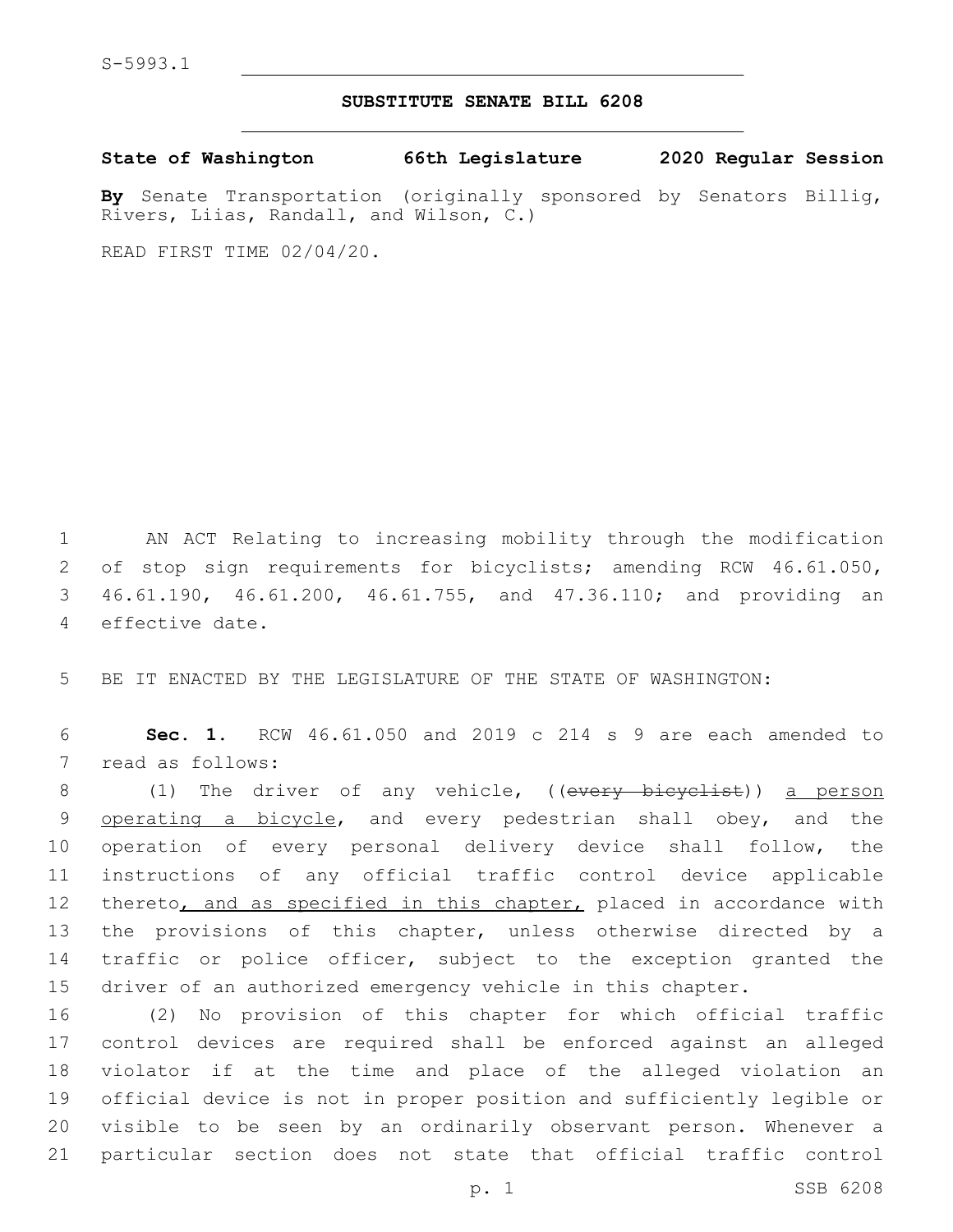devices are required, such section shall be effective even though no 2 devices are erected or in place.

 (3) Whenever official traffic control devices are placed in position approximately conforming to the requirements of this chapter, such devices shall be presumed to have been so placed by the official act or direction of lawful authority, unless the contrary 7 shall be established by competent evidence.

 (4) Any official traffic control device placed pursuant to the provisions of this chapter and purporting to conform to the lawful requirements pertaining to such devices shall be presumed to comply with the requirements of this chapter, unless the contrary shall be 12 established by competent evidence.

 **Sec. 2.** RCW 46.61.190 and 2019 c 403 s 7 are each amended to read as follows:14

 (1) Preferential right-of-way may be indicated by stop signs or 16 yield signs as authorized in RCW 47.36.110.

 (2)(a) Except when directed to proceed by a duly authorized flagger, or a police officer, or a firefighter vested by law with authority to direct, control, or regulate traffic, every driver of a vehicle approaching a stop sign shall stop except as provided in (b) of this subsection at a clearly marked stop line, but if none, before entering a marked crosswalk on the near side of the intersection or, if none, then at the point nearest the intersecting roadway where the driver has a view of approaching traffic on the intersecting roadway before entering the roadway, and after having stopped shall yield the right-of-way to any vehicle in the intersection or approaching on another roadway so closely as to constitute an immediate hazard during the time when such driver is moving across or within the 29 intersection or junction of roadways.

 (b)(i) With the exception of (b)(ii) and (iii) of this subsection, a person operating a bicycle approaching a stop sign shall either:

 (A) Follow the requirements for approaching a stop sign as specified in (a) of this subsection; or

 (B) Follow the requirements for approaching a yield sign as specified in subsection (3) of this section.

 (ii) A person operating a bicycle approaching a stop sign located at a highway grade crossing of a railroad must follow the requirements of RCW 46.61.345.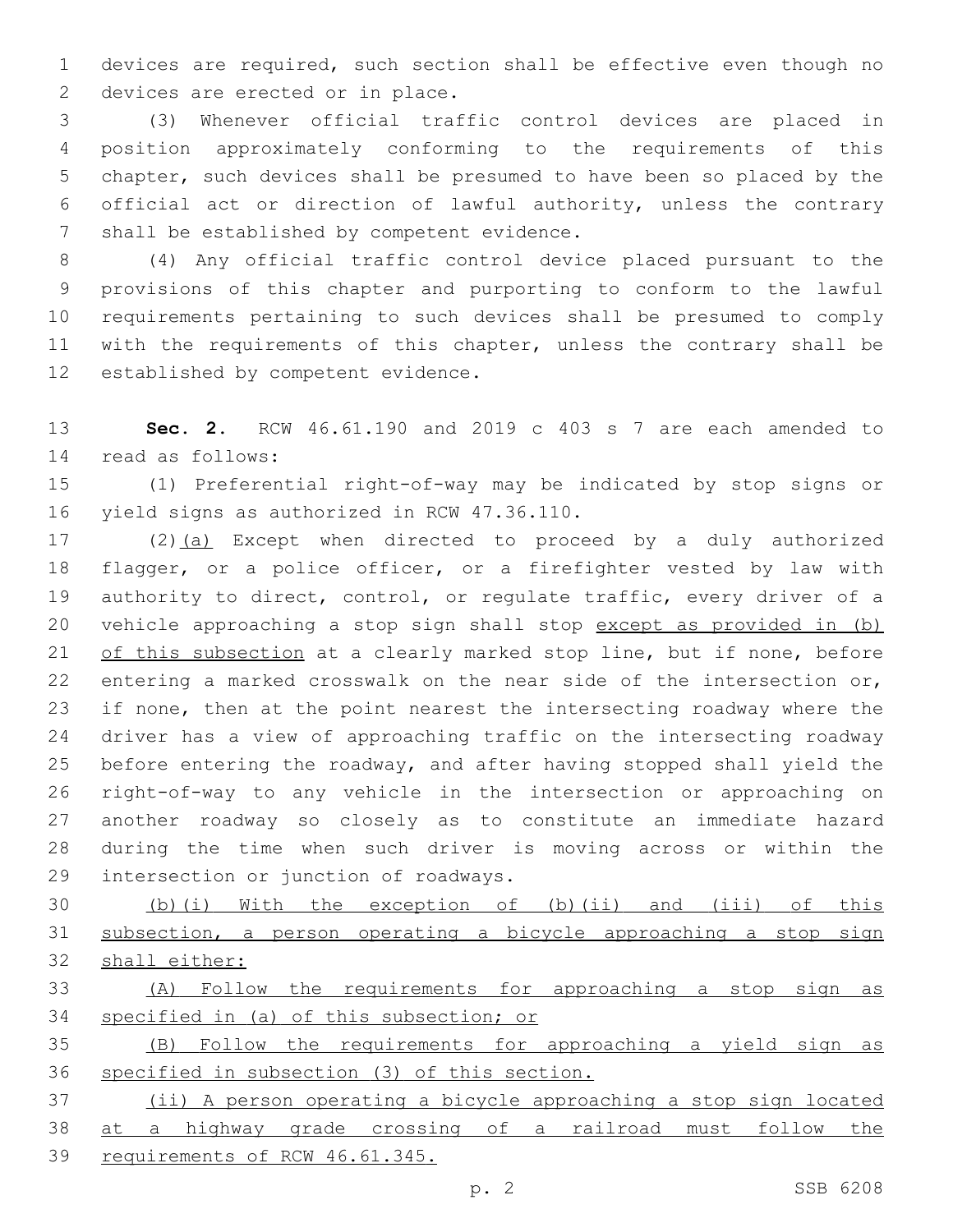(iii) A person operating a bicycle approaching a "stop" signal in use by a school bus, as required under RCW 46.37.190, must follow the requirements of RCW 46.61.370.

 (3) The driver of a vehicle approaching a yield sign shall in obedience to such sign slow down to a speed reasonable for the existing conditions and if required for safety to stop, shall stop at a clearly marked stop line, but if none, before entering a marked crosswalk on the near side of the intersection or if none, then at the point nearest the intersecting roadway where the driver has a view of approaching traffic on the intersecting roadway before entering the roadway, and then after slowing or stopping, the driver shall yield the right-of-way to any vehicle in the intersection or approaching on another roadway so closely as to constitute an immediate hazard during the time such driver is moving across or within the intersection or junction of roadways: PROVIDED, That if such a driver is involved in a collision with a vehicle in the intersection or junction of roadways, after driving past a yield sign without stopping, such collision shall be deemed prima facie evidence 19 of the driver's failure to yield right-of-way.

 (4)(a) When right-of-way has not been yielded in accordance with this section to a vehicle that is a vulnerable user of a public way, a driver of a motor vehicle found to be in violation of this section must be assessed an additional fine equal to the base penalty assessed under RCW 46.63.110(3). This fine may not be waived, 25 reduced, or suspended, unless the court finds the offender to be indigent, and is not subject to the additional fees and assessments that the base penalty for this violation is subject to under RCW 28 2.68.040, 3.62.090, and 46.63.110.

 (b) For the purposes of this section, "vulnerable user of a public way" has the same meaning as provided in RCW 46.61.526(11)(c).

 (5) The additional fine imposed under subsection (4) of this section must be deposited into the vulnerable roadway user education 33 account created in RCW 46.61.145.

 **Sec. 3.** RCW 46.61.200 and 1984 c 7 s 67 are each amended to read as follows:35

 In addition to the points of intersection of any public highway with any arterial public highway that is constituted by law or by any proper authorities of this state or any city or town of this state, the state department of transportation with respect to state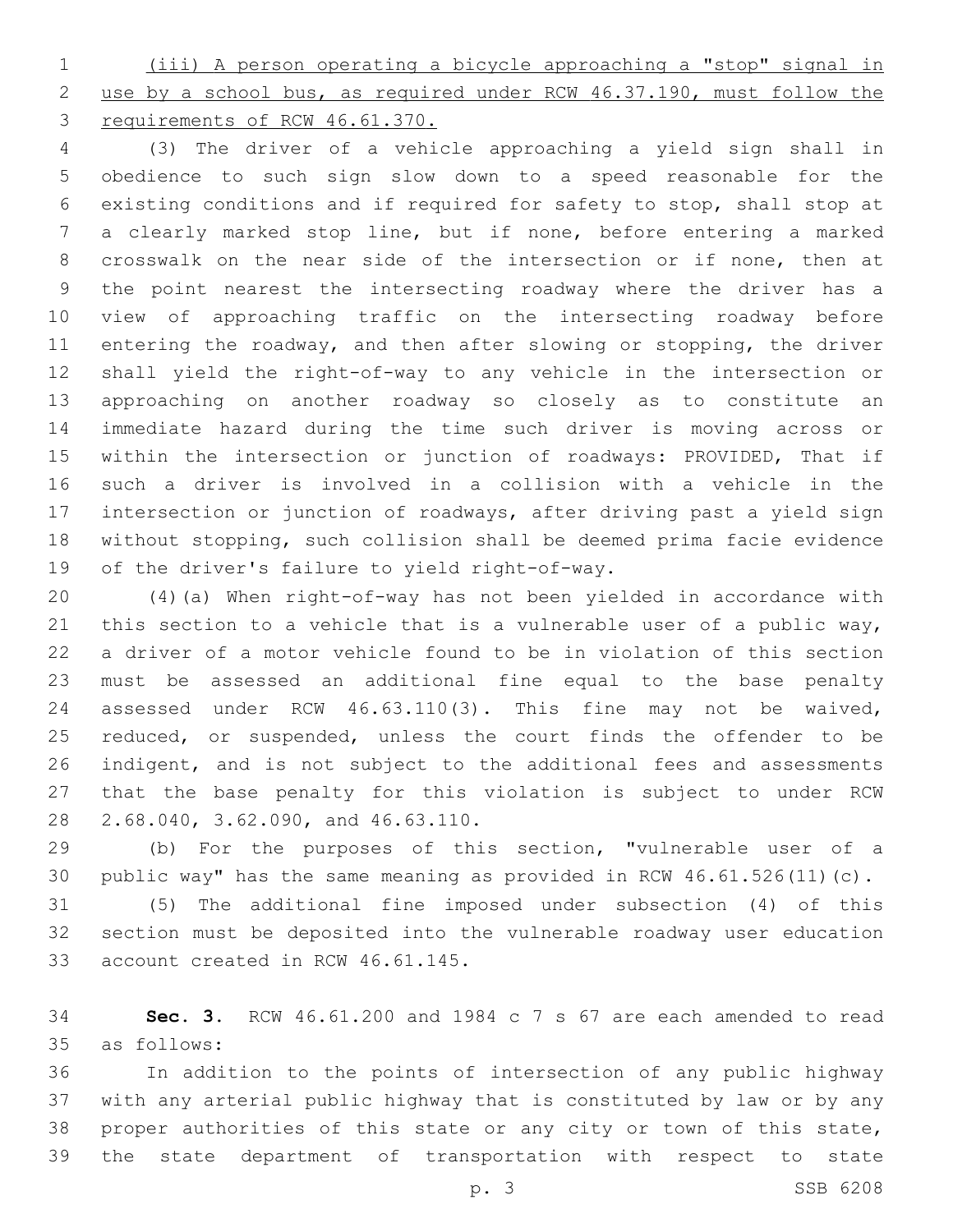highways, and the proper authorities with respect to any other public highways, have the power to determine and designate any particular intersection, or any particular highways, roads, or streets or portions thereof, at any intersection with which vehicles shall be required to stop before entering such intersection. Upon the determination and designation of such points at which vehicles will be required to come to a stop before entering the intersection, except as provided in RCW 46.61.190, the proper authorities so determining and designating shall cause to be posted and maintained proper signs of the standard design adopted by the state department of transportation indicating that the intersection has been so determined and designated and that vehicles entering it are required to stop, except as provided in RCW 46.61.190. It is unlawful for any person operating any vehicle when entering any intersection determined, designated, and bearing the required sign to fail and neglect to bring the vehicle to a complete stop before entering the 17 intersection, except as provided in RCW 46.61.190.

 **Sec. 4.** RCW 46.61.755 and 2000 c 85 s 3 are each amended to read 19 as follows:

 (1) Every person riding a bicycle upon a roadway shall be granted all of the rights and shall be subject to all of the duties applicable to the driver of a vehicle by this chapter, except as to 23 special regulations in RCW 46.61.750 through 46.61.780, except as 24 provided in RCW 46.61.190, and except as to those provisions of this chapter which by their nature can have no application.

 (2) Every person riding a bicycle upon a sidewalk or crosswalk must be granted all of the rights and is subject to all of the duties 28 applicable to a pedestrian by this chapter.

 **Sec. 5.** RCW 47.36.110 and 2010 c 8 s 10013 are each amended to 30 read as follows:

 In order to provide safety at intersections on the state highway system, the department may require persons traveling upon any portion 33 of such highway to stop before entering the intersection, except as provided in RCW 46.61.190. For this purpose there may be erected a standard stop sign as prescribed in the state department of transportation's "Manual on Uniform Traffic Control Devices for Streets and Highways." All persons traveling upon the highway shall come to a complete stop at such a sign, except as provided in RCW